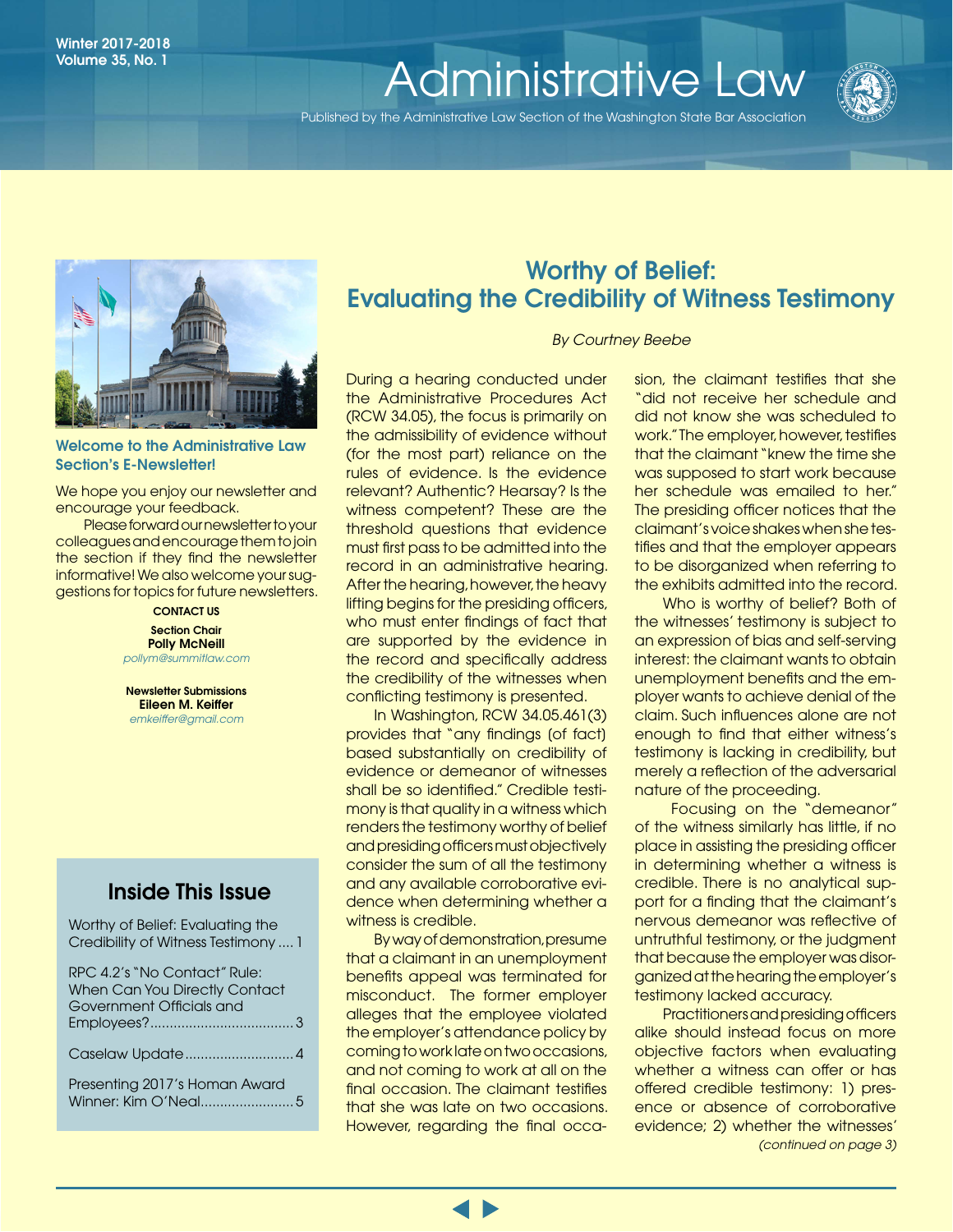#### **ADMINISTRATIVE LAW**

**ALTERNATIVE DISPUTE RESOLUTION**

**ANIMAL LAW**

**ANTITRUST, CONSUMER PROTECTION AND UNFAIR BUSINESS PRACTICES**

**BUSINESS LAW**

**CANNABIS LAW**

**CIVIL RIGHTS LAW**

**CONSTRUCTION LAW**

**CORPORATE COUNSEL**

**CREDITOR DEBTOR RIGHTS**

**CRIMINAL LAW**

**ELDER LAW**

**ENVIRONMENTAL AND LAND USE LAW**

**FAMILY LAW**

**HEALTH LAW**

**INDIAN LAW**

**INTELLECTUAL PROPERTY**

**INTERNATIONAL PRACTICE**

**JUVENILE LAW**

**LABOR AND EMPLOYMENT LAW**

**LEGAL ASSISTANCE TO MILITARY PERSONNEL**

**LESBIAN GAY BISEXUAL AND TRANSGENDER (LGBT) LAW**

**LITIGATION**

**LOW BONO**

**REAL PROPERTY, PROBATE AND TRUST**

**SENIOR LAWYERS**

**SOLO AND SMALL PRACTICE**

**TAXATION**

**WORLD PEACE THROUGH LAW** 

www.wsba.org/sections

## Join a WSBA Section Today!

Connect with others in your area of the law.

#### **Why join a section?**

Membership in one or more of the WSBA's sections provides a forum for members who wish to explore and strengthen their interest in various areas of the law.

#### **What are the benefits?**

- Continuing education
- Professional networking
- Resources and referrals
- Leadership opportunities
- Advancing your career
- Affecting change in your practice area

#### **Is there a section that meets my interest?**

With 29 practice sections, you'll find at least one that aligns with your practice area and/or interest. Learn more about any section at www.wsba.org/sections

**What is the membership year?** Jan. 1 to Dec. 31.

#### **What about law students?**

Law students can join any section for \$18.75.

#### **What about new members?**

Newly admitted members can join one section for free during their first year.

#### **It's easy to join online!**



#### WSBA Administrative Law Section Executive Committee Officers & Board of Trustees 2017-2018

#### **Officers**

Chair [Polly McNeill](https://www.mywsba.org/LawyerDirectory/LawyerProfile.aspx?Usr_ID=17437)

Chair-Elect [Jon Bashford](https://www.mywsba.org/LawyerDirectory/LawyerProfile.aspx?Usr_ID=39299) Treasurer/Secretary [Katy Hatfield](https://www.mywsba.org/LawyerDirectory/LawyerProfile.aspx?Usr_ID=39906)

Immediate Past Chair [Stephen Manning](https://www.mywsba.org/LawyerDirectory/LawyerProfile.aspx?Usr_ID=36965)

#### At-Large Members

[Courtney Beebe](mailto:courtney.beebe@oah.wa.gov) (2018)

[Robert Rhodes](https://www.mywsba.org/LawyerDirectory/LawyerProfile.aspx?Usr_ID=31089) (2018) [Susan Pierini](https://www.mywsba.org/LawyerDirectory/LawyerProfile.aspx?Usr_ID=17714) (2018)

[Eileen Keiffer](mailto:eileen@kenyondisend.com) (2020)

[Robert Murphy](mailto:judgermj@gmail.com) (2020)

[Chad Standifer](mailto:chads@atg.wa.gov) (2020)

[Robert Krabill](https://www.mywsba.org/LawyerDirectory/LawyerProfile.aspx?Usr_ID=31694) (2019)

[Margie Gray](https://www.mywsba.org/LawyerDirectory/LawyerProfile.aspx?Usr_ID=9607) (2019)

[Janell Stewart](https://www.mywsba.org/LawyerDirectory/LawyerProfile.aspx?Usr_ID=35211) (2019)

#### **Committee Chairs**

**CLE** [Jon Bashford](https://www.mywsba.org/LawyerDirectory/LawyerProfile.aspx?Usr_ID=39299)

Diversity and Outreach [Alexis Quinones](mailto:alexis@dynamiclawgroup.com)

**Newsletter** [Eileen Keiffer](https://www.mywsba.org/LawyerDirectory/LawyerProfile.aspx?Usr_ID=51598)

Publications and Practice Manual [Gabe Verdugo](https://www.mywsba.org/LawyerDirectory/LawyerProfile.aspx?Usr_ID=44154)

Public Service [Janell Stewart](https://www.mywsba.org/LawyerDirectory/LawyerProfile.aspx?Usr_ID=35211) (2019) **Legislative** [Richard Potter](https://www.mywsba.org/LawyerDirectory/LawyerProfile.aspx?Usr_ID=19196)\*

BOG Liaison [Chris Meserve](https://www.mywsba.org/LawyerDirectory/LawyerProfile.aspx?Usr_ID=8748)\*

Young Lawyer Liaison [Alex Caggiano](https://www.mywsba.org/LawyerDirectory/LawyerProfile.aspx?Usr_ID=47862)\* (2018)

Law Student Grants [Susan Pierini](https://www.mywsba.org/LawyerDirectory/LawyerProfile.aspx?Usr_ID=17714)

\*Non-voting member

The Administrative Law Section welcomes articles and items of interest for publication. The editors and Board of Trustees reserve discretion whether to publish submissions.

Send submissions to: Eileen M. Keiffer ([emkeiffer@gmail.com\)](mailto:emkeiffer@gmail.com).

This is a publication of a section of the Washington State Bar Association. All opinions and comments in this publication represent the views of the authors and do not necessarily have the endorsement of the Association or its officers or agents.

*Desktop Publisher • Ken Yu/Quicksilver • k.yu@earthlink.net*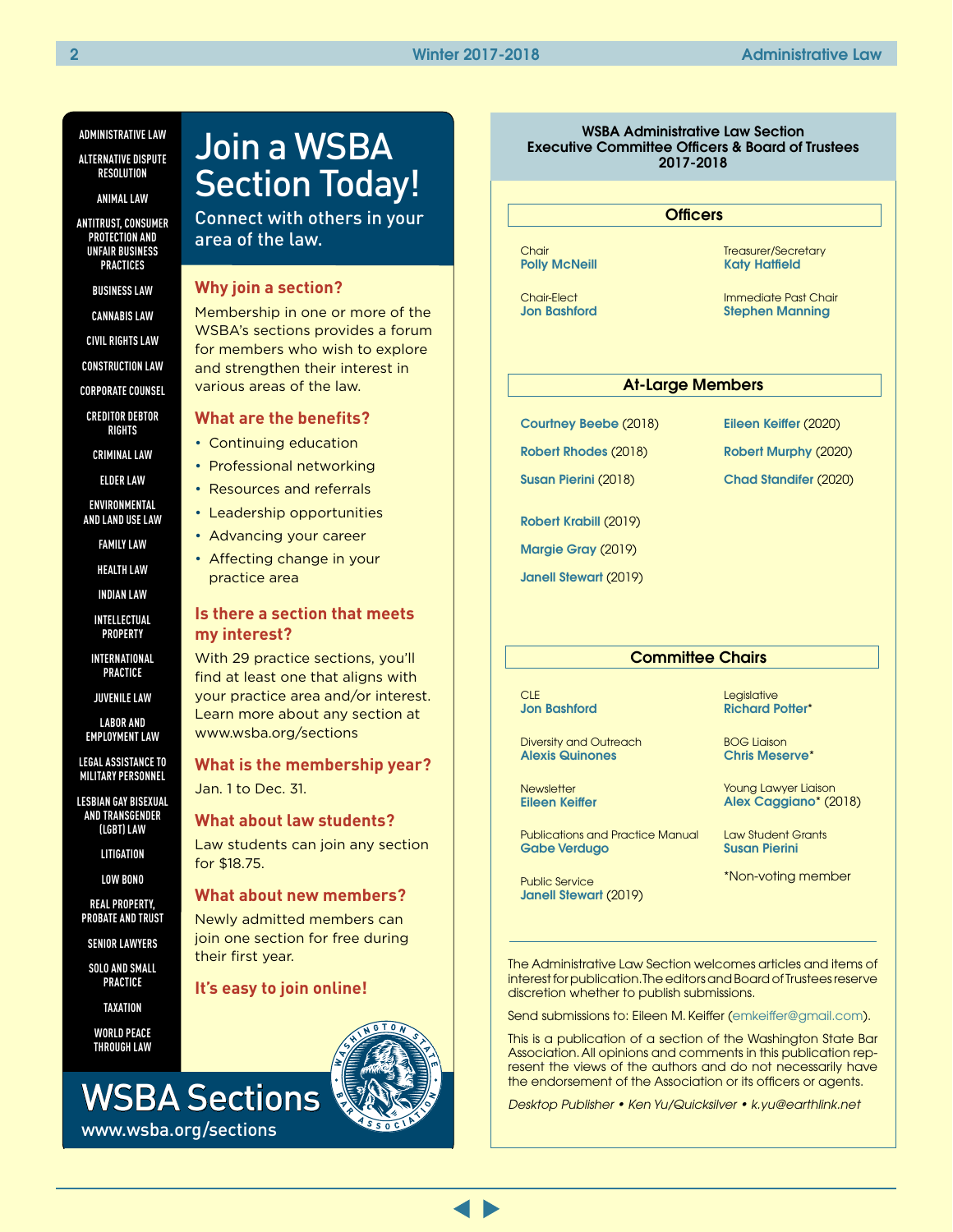#### <span id="page-2-0"></span>Worthy of Belief: Evaluating the Credibility of Witness Testimony *continued from page 1*

statements have changed over time; 3) the level of detail of the testimony and/or recall of witnesses; 4) duration of time between event(s) and the hearing; 5) differences in behavior before and during the hearing; 6) discussion of events prior to the initial report and prior to the hearing; and 7) presence of suggestive or leading questions during investigation or at the hearing.

In the hypothetical posed above, a copy of the emailed schedule would corroborate the employer's testimony. Notably, the claimant's admission that she had been late on two previous occasions shows that she is willing to accurately testify and reveals the difference between her behavior on the two occasions when she was late and during the final incident, lending credibility to her claim that she did not know she was scheduled to work on the final day in question.

Using more objective factors to challenge or enhance witness testimony provides practitioners the opportunity to frame conflicting versions of events in their client's favor. Presiding officers similarly benefit by making findings of fact based on sufficient evidence and explanation, while avoiding reliance on demeanor judgments and bias. Therefore, despite the common perception that credibility is subjective, use of objective factors provides solid evidence by which to weigh competing and conflicting witness testimony in administrative proceedings.

## RPC 4.2's "No Contact" Rule: When Can You Directly Contact Government Officials and Employees?

#### *By Clara Park*

The (fictional) law firm of ABC, LLP is a well-respected firm in Washington with a strong reputation for representing clients before government agencies and boards in administrative and land use matters. ABC's lawyers are accustomed to directly contacting government officials and employees, an approach that they believe often expedites action and decision-making. The lawyers often do not contact government counsel, believing they have a constitutional right to directly petition government officials on their clients' behalf. Much to their surprise, however, government attorneys have begun asking them not to contact officials or employees directly, citing Rule of Professional Conduct ("RPC") 4.2.

RPC 4.2 states, "In representing a client, a lawyer shall not communicate about the subject of the representation with a person the lawyer knows to be represented by another lawyer in the matter, unless the lawyer has the consent of the other lawyer or is authorized to do so by law or a court order." This rule undoubtedly applies to government officials and employees who are represented by counsel. Although Washington has some relevant guidance on the rule (see, e.g., WSBA Advisory Opinion Nos. 1363, 1668, 201502), the guidance does not fully address all of the circumstances under which the rule may apply, leaving room for uncertainties and differing interpretations such as those illustrated in the above hypothetical. Other jurisdictions around the country have issued numerous ethical opinions and rule modifications with various approaches to the issue. A detailed look at other jurisdictions' approaches is beyond the scope of this article, but an overview of the varying approaches helps highlight some of the grey areas within Washington's rule.

One grey area is how RPC 4.2 interacts with the constitutional right to petition the government, a right protected under the First Amendment. Washington's courts define this right as including the right to "complain to public officials and to seek administrative and judicial relief" and "petition any department of the government, including state administrative agencies," and the courts recognize that restrictions on this right could be an unconstitutional prior restraint.<sup>1</sup>The American Bar Association ("ABA"), recognizing the potential conflict between the right to petition and Rule 4.2's restrictions on contact with represented persons, has issued a formal opinion that allows direct communications with represented government officials under certain conditions, including a requirement that government counsel

*(continued on next page)*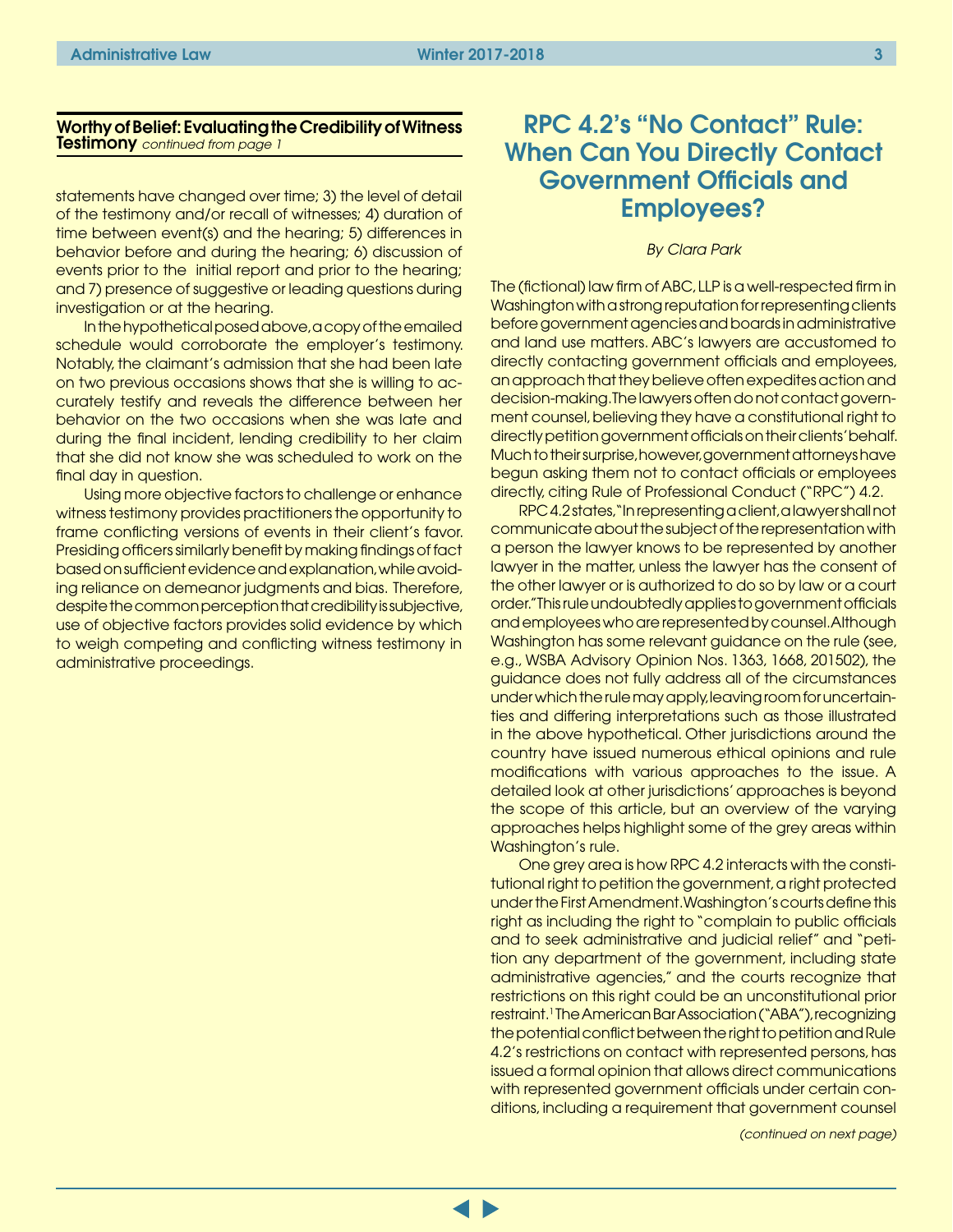#### <span id="page-3-0"></span>RPC 4.2's "No Contact" Rule: When Can You Directly Contact Government Officials and Employees? *continued from page 3*

be notified in advance of all contacts.<sup>2</sup> Other jurisdictions have issued similar ethical opinions on this issue.<sup>3</sup>

Another grey area is determining when an agency or official is "represented" by counsel in a particular matter. Although government employees and officials have access to government counsel, the rule does not appear to hold that all government employees are automatically represented in all matters. The guidance in Comment [4] to RPC 4.2 states that "this RPC does not prohibit communication with a represented person, or an employee or agent of such a person, concerning matters outside the representation." Thus, for example, if an applicant has two different projects seeking permits from the city, and one permit application is involved in ongoing litigation while the other is not, then the applicant's counsel may be able to directly contact city staff regarding the project that is not involved in litigation.

However, if the matter has become controversial though not yet in litigation (for example, if a project has received significant public opposition), it becomes less clear at what point the agency or official is represented. According to the ABA's opinion, Rule 4.2 is not implicated "unless and until the private party's lawyer learned the agency had sought counsel in connection with a particular controversy." Utah's modification to Rule 4.2 takes the approach that the rule is not implicated "unless litigation about the subject of the representation is pending or imminent."

The Washington State Bar Association's Committee on Professional Ethics is currently considering RPC 4.2's application to government employees and officials represented by counsel, and the committee is seeking input from public and private attorneys regarding potential amendments to the rule. In the meantime, practitioners should continue to be aware of the rule's application when contacting government employees. One simple practice tip for private attorneys is to contact government counsel and discuss with counsel how to handle communications when uncertainties arise.

- 1 *In re Marriage of Meredith*, 148 Wn. App. 887, 899, 201 P.3d 1056, 1062 (2009).
- 2 ABA Comm. on Ethics and Prof'l Responsibility, Formal Op. 408 (1997).
- 3 *E.g.*, Alaska Bar Association Ethics Opinion No 2017-2 (2017).

## Caselaw Update

*[Wash. Pub. Employees Ass'n v. Wash. State Ctr. for Childhood](http://www.courts.wa.gov/opinions/pdf/D2%2049224-5-II%20Published%20Opinion.pdf)*  **[Deafness & Hearing Loss](http://www.courts.wa.gov/opinions/pdf/D2%2049224-5-II%20Published%20Opinion.pdf), 404 P.3d 111 (2017).** 

*By Chad Standifer*

The Washington Court of Appeals, Division II, held that Article I, section 7 of the Washington Constitution protects state employees' full names associated with their corresponding birthdates from public disclosure under the Public Records Act, RCW 42.56 (PRA).The Freedom Foundation, a nonprofit political organization, made public records requests to various state agencies seeking disclosure of union represented employees' full names, birthdates, and work email addresses. The state agencies determined that the records were subject to disclosure under the PRA. Several unions representing state employees sought temporary and permanent injunctions preventing disclosure, pursuant to RCW 42.56.540. The trial court determined no exemption applied and denied the motion for permanent injunction.

The Court of Appeals explained that applying Article I, section 7 requires determining: (1) whether the State unreasonably intruded into a person's private affairs, and (2) whether authority of law nonetheless justifies the intrusion.

With regard to whether there was an intrusion into private affairs, the court found that disclosing full names associated with corresponding birthdates subjects the employees to an ongoing risk of identity theft and other harms, and citizens would reasonably expect that such personal information remain private. The court reasoned that while people expose their names and corresponding birthdates to some extent, they typically do so at their own discretion and control.

The court discussed *Nissen v. Pierce County*, 183 Wn.2d 863, 357 P.3d 45 (2015), and *West v. Vermillion*, 196 Wn. App. 627, 384 P.3d 634 (2016), finding that neither decision could be read to impose a categorical prohibition against claiming that information contained within public records may be constitutionally protected.

With regard to whether authority of law justified the privacy intrusion, the court determined that the purpose of the PRA is not served by public disclosure of employees' full names associated with their corresponding birthdates. Consequently, an intrusion into the state employees' constitutionally protected expectation of privacy was not justified.

The court concluded that the unions met the requirements set forth in RCW 42.56.540 for an injunction, as disclosure was not in the public interest and would irreparably harm the state employees. Likewise, the court concluded that the unions met the three general requirements for a permanent injunction. The employees had a clear and equitable right based on their privacy expectation, a wellgrounded fear of invasion of that right, and disclosure would result in actual and substantial injury. The court therefore found the trial court erred by denying the motion for permanent injunction, and remanded the matter for further proceedings.

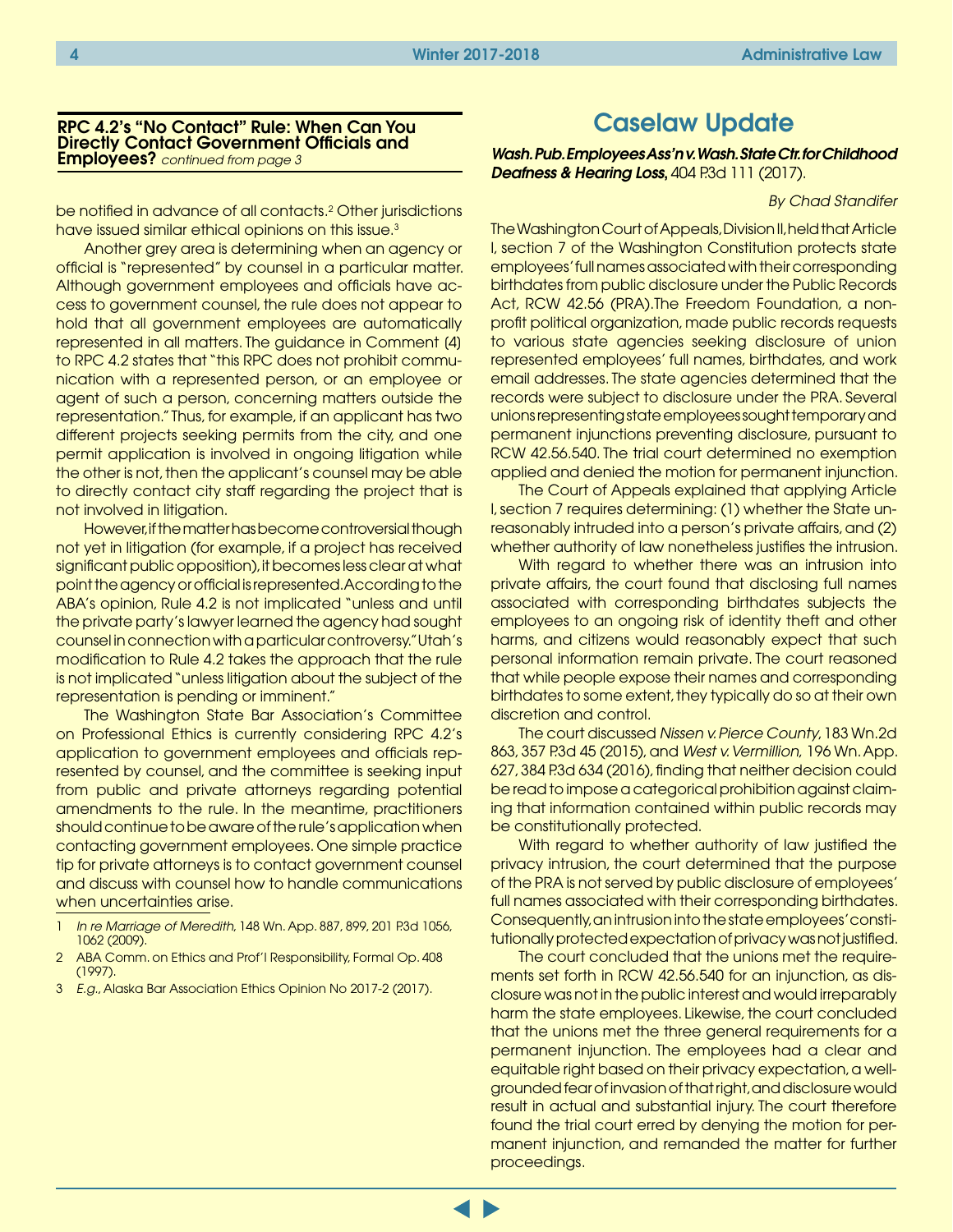## <span id="page-4-0"></span>Presenting 2017's Homan Award Winner: Kim O'Neal

#### *By Marjorie Gray*

The Administrative Law Section presented the Homan Award to Kim O'Neal at a reception held on November 30, 2017 in Olympia. Ms. O'Neal served her professional life as a public servant in the administrative law arena. Those who nominated her lauded her professionalism, high ethical standards and brilliant legal mind.

Ms. O'Neal worked as a prosecuting attorney in Clallam County for four years, then spent two years in private practice, and clerked for the U.S. District Court, Western District of Washington. From 1990 until her retirement in July 2017, she served as an Assistant Attorney General. The bulk of her practice has been in administrative law, and she served as co-chair of the Attorney General Office's Administrative Law Forum. Ms. O'Neal was viewed by her colleagues as the resident expert on all things litigation and all things administrative law.

The Frank Homan Award is presented annually to an individual who has demonstrated an outstanding contribution to the improvement or application of administrative law.

The award is named for Frank Homan, a dedicated teacher and mentor who was passionate about improving the law. He began practicing in Washington in 1968, serving

as an Employment Security Department hearings examiner from 1970 to 1974 and as a senior administrative law judge at the Office of Administrative Hearings from 1975 to 1993. He continued to serve as an ALJ pro tem after his retirement in 1993. He was an early proponent for the creation of a central hearings panel, and played an important role in the creation of the Office of Administrative Hearings.

Frank was generous with his time and expertise and is well-remembered for his sense of humor, his command of the English language, and his writing style — including his knowledge of legal terminology and history. His commitment to promoting justice for all and the practice of administrative law is the inspiration for the award that bears his name.

The reception was attended by many members of the Administrative Law Section, many of Ms. O'Neal's colleagues, and Chief Administrative Law Judge Lorraine Lee. Stephen Manning, the outgoing Chair of the Administrative Law Section, was also recognized for his outstanding service to the section at the reception.

Congratulations, Kim, and thank you, Stephen, for your leadership and hard work!





Kim O'Neal, the 2017 Homan Award Winner Current Administrative Law Section Chair Polly McNeill and outgoing Section Chair Stephen Manning

### Help us make this newsletter more relevant to your practice.

If you come across federal or state administrative law cases that interest you and you would like to contribute a summary (approx. 250 – 500 words), please contact Eileen M. Keiffer [emkeiffer@gmail.com](mailto:emkeiffer@gmail.com).